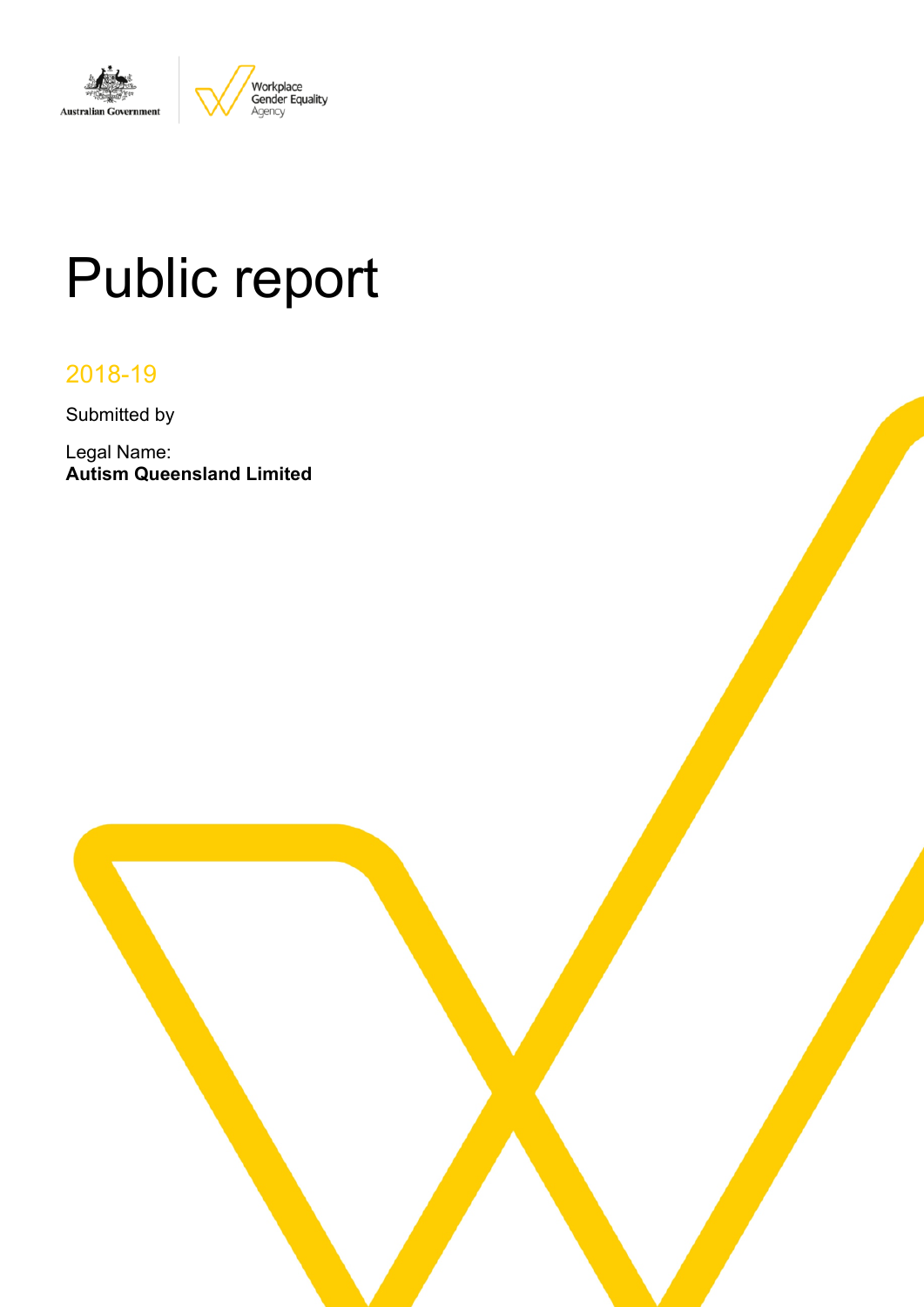

# Organisation and contact details

| Submitting organisation details | Legal name                                    | Autism Queensland Limited                                 |  |  |
|---------------------------------|-----------------------------------------------|-----------------------------------------------------------|--|--|
|                                 | <b>ABN</b>                                    | 79253351418                                               |  |  |
|                                 | <b>ANZSIC</b>                                 | P Education and Training<br>8024 Special School Education |  |  |
|                                 | <b>Business/trading name/s</b>                | <b>Autism Queensland Limited</b>                          |  |  |
|                                 | ASX code (if applicable)                      |                                                           |  |  |
|                                 | <b>Postal address</b>                         | PO Box 354                                                |  |  |
|                                 |                                               | SUNNYBANK HILLS OLD 4109                                  |  |  |
|                                 |                                               | <b>AUSTRALIA</b>                                          |  |  |
|                                 | Organisation phone number                     | (07) 3273 0000                                            |  |  |
| <b>Reporting structure</b>      | Number of employees covered by<br>this report | 328                                                       |  |  |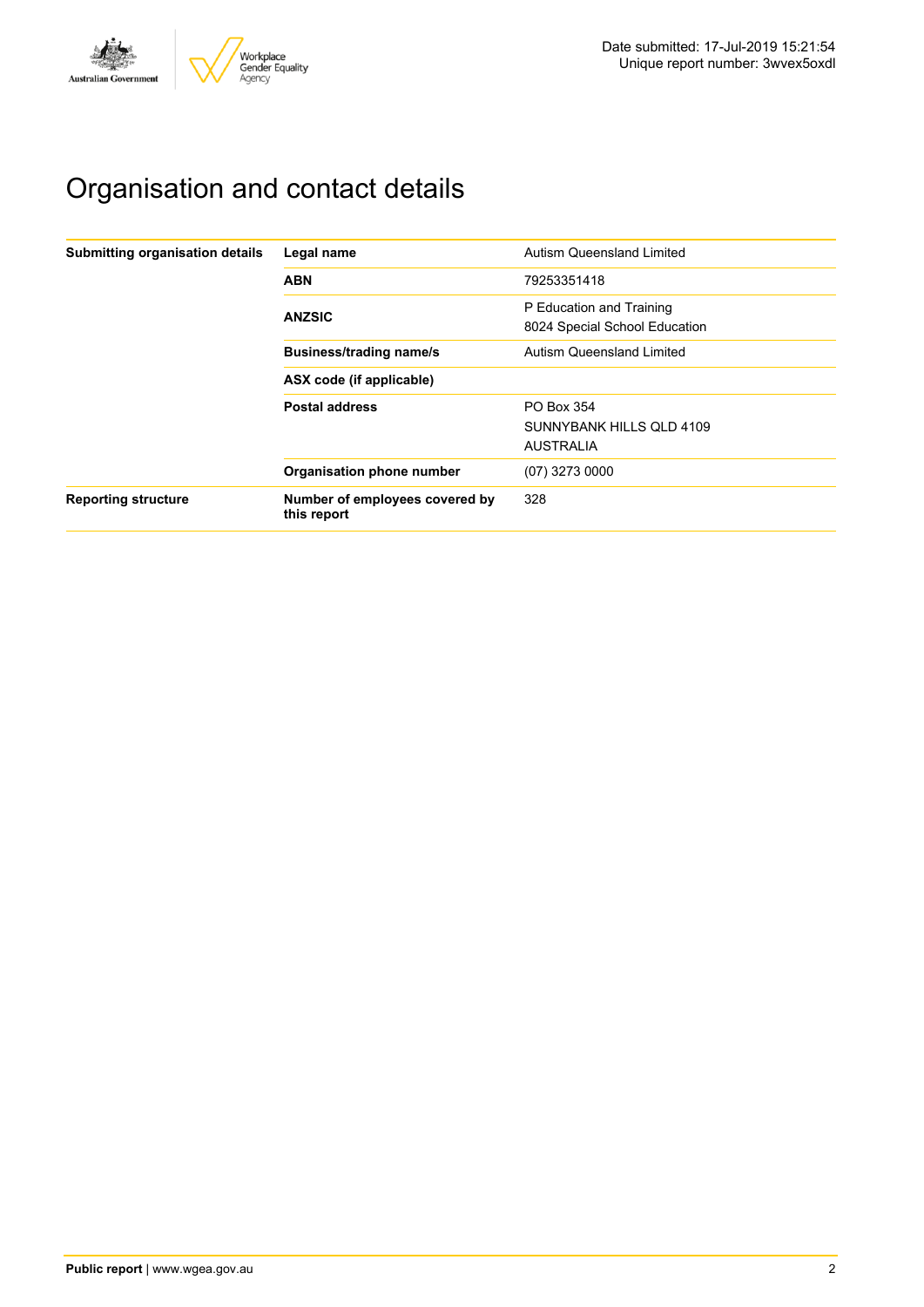

# Workplace profile

### **Manager**

|                                   |                        |                          |                |                | No. of employees |
|-----------------------------------|------------------------|--------------------------|----------------|----------------|------------------|
| Manager occupational categories   | Reporting level to CEO | <b>Employment status</b> |                | M              | Total employees  |
|                                   |                        | Full-time permanent      |                | 0              |                  |
| CEO/Head of Business in Australia |                        | Full-time contract       | $\mathbf{0}$   | 0              | n                |
|                                   | 0                      | Part-time permanent      | $\mathbf{0}$   | 0              | $\Omega$         |
|                                   |                        | Part-time contract       | $\mathbf{0}$   | 0              | $\Omega$         |
|                                   |                        | Casual                   | $\Omega$       | 0              | $\mathbf{0}$     |
|                                   |                        | Full-time permanent      | 3              | 0              | 3                |
| Key management personnel          | $-1$                   | Full-time contract       | $\Omega$       | 0              | $\Omega$         |
|                                   |                        | Part-time permanent      | $\Omega$       | 0              | $\mathbf{0}$     |
|                                   |                        | Part-time contract       | $\mathbf{0}$   | 0              | $\mathbf{0}$     |
|                                   |                        | Casual                   | 0              | 0              | $\Omega$         |
|                                   | $-2$                   | Full-time permanent      | 6              | $\overline{2}$ | 8                |
|                                   |                        | Full-time contract       | $\mathbf{0}$   | $\Omega$       | $\Omega$         |
| <b>Senior Managers</b>            |                        | Part-time permanent      | $\mathbf{0}$   | 0              | $\Omega$         |
|                                   |                        | Part-time contract       | $\mathbf{0}$   | 0              | $\mathbf{0}$     |
|                                   |                        | Casual                   | $\mathbf{0}$   | 0              | $\Omega$         |
|                                   |                        | Full-time permanent      | 11             | 2              | 13               |
|                                   |                        | Full-time contract       | $\overline{4}$ | 0              |                  |
| Other managers                    | $-3$                   | Part-time permanent      | 3              | 0              | 3                |
|                                   |                        | Part-time contract       | $\Omega$       | $\Omega$       | $\Omega$         |
|                                   |                        | Casual                   | $\mathbf{0}$   | 0              | $\Omega$         |
| Grand total: all managers         |                        |                          | 28             | 4              | 32               |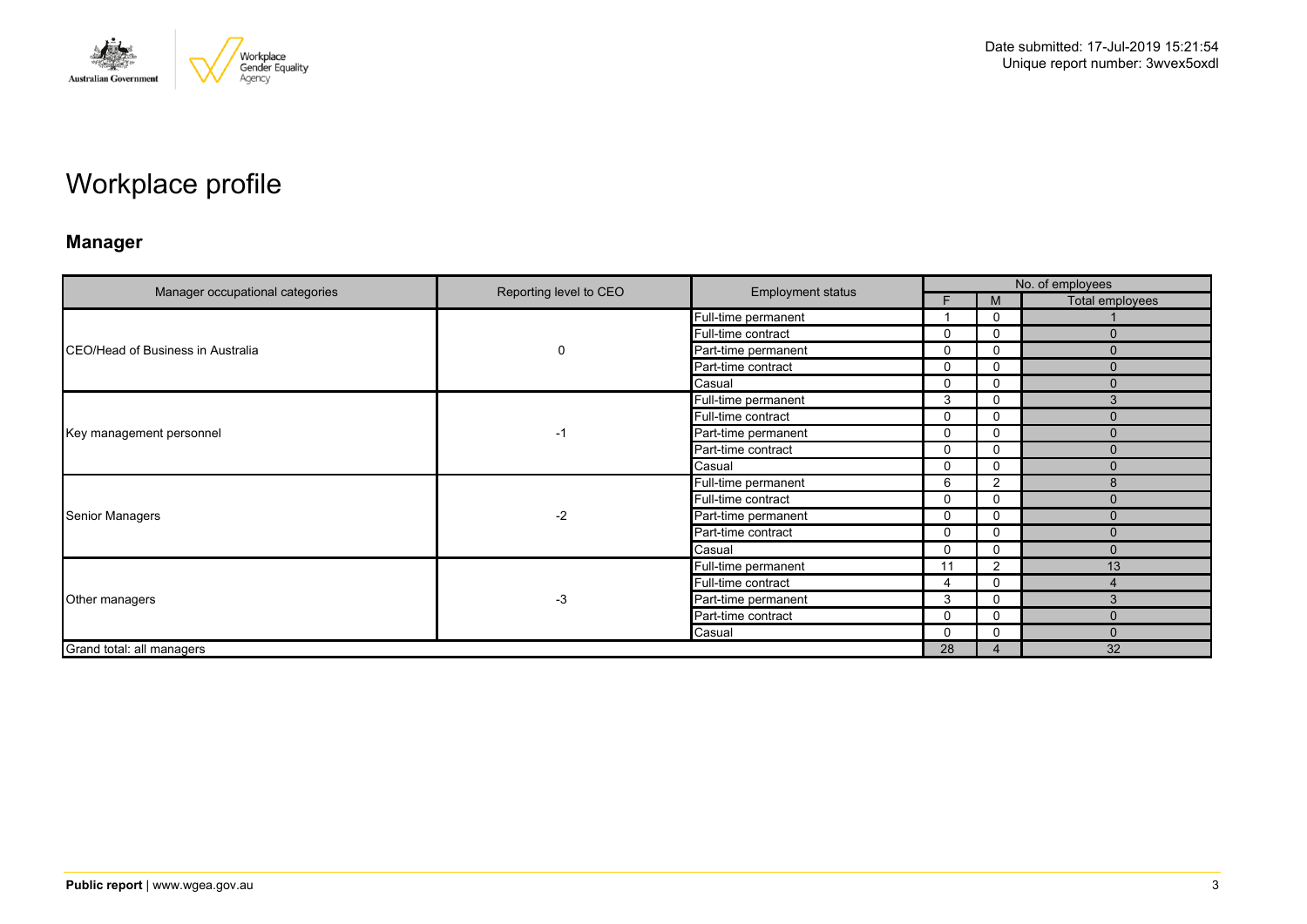

# Workplace profile

### **Non-manager**

| Non-manager occupational categories |                          |                |              | No. of employees (excluding graduates and apprentices) No. of graduates (if applicable) No. of apprentices (if applicable) |              |             |              |                 |
|-------------------------------------|--------------------------|----------------|--------------|----------------------------------------------------------------------------------------------------------------------------|--------------|-------------|--------------|-----------------|
|                                     | <b>Employment status</b> |                | M            | F                                                                                                                          | M            | F.          | M            | Total employees |
|                                     | Full-time permanent      | 54             | 5            | $\mathbf 0$                                                                                                                | $\mathbf 0$  | 0           | $\mathbf 0$  | 59              |
|                                     | Full-time contract       | 4              |              | $\mathbf 0$                                                                                                                | 0            | 0           | $\mathbf 0$  | 5               |
| Professionals                       | Part-time permanent      | 45             | $\mathbf{0}$ | $\Omega$                                                                                                                   | $\Omega$     | $\Omega$    | $\Omega$     | 45              |
|                                     | Part-time contract       | $\overline{2}$ | $\mathbf 0$  | $\mathbf 0$                                                                                                                | 0            | 0           | $\mathbf 0$  | $\overline{2}$  |
|                                     | Casual                   | $\overline{c}$ | 5            | $\mathbf 0$                                                                                                                | $\mathbf 0$  | 0           | $\mathbf 0$  | $\overline{7}$  |
|                                     | Full-time permanent      | $\mathbf 0$    | $\Omega$     | $\mathbf 0$                                                                                                                | $\mathbf 0$  | $\Omega$    | $\mathbf 0$  | $\Omega$        |
|                                     | Full-time contract       | $\mathbf 0$    | $\mathbf 0$  | $\mathbf 0$                                                                                                                | $\mathbf 0$  | 0           | $\mathbf 0$  | $\mathbf{0}$    |
| Technicians and trade               | Part-time permanent      | $\mathsf{O}$   | $\mathbf 0$  | $\mathbf 0$                                                                                                                | $\mathbf 0$  | 0           | $\mathbf 0$  | $\Omega$        |
|                                     | Part-time contract       | $\mathbf 0$    | $\Omega$     | $\mathbf 0$                                                                                                                | $\mathbf 0$  | $\Omega$    | $\mathbf 0$  | $\Omega$        |
|                                     | Casual                   | $\mathbf 0$    | $\mathbf 0$  | $\mathbf 0$                                                                                                                | $\mathbf 0$  | $\mathbf 0$ | $\mathbf 0$  | $\mathbf{0}$    |
|                                     | Full-time permanent      | 6              | 3            | 0                                                                                                                          | 0            | $\Omega$    | $\mathbf{0}$ | 9               |
|                                     | Full-time contract       | $\overline{2}$ | $\Omega$     | $\mathbf 0$                                                                                                                | $\Omega$     | $\Omega$    | $\mathbf 0$  | $\overline{2}$  |
| Community and personal service      | Part-time permanent      | 78             | 30           | $\mathbf 0$                                                                                                                | $\mathbf 0$  | $\mathbf 0$ | $\mathbf 0$  | 108             |
|                                     | Part-time contract       | 10             | $\mathbf 0$  | 0                                                                                                                          | 0            | 0           | 0            | 10              |
|                                     | Casual                   | 9              | 15           | $\mathbf{0}$                                                                                                               | $\Omega$     | $\Omega$    | $\Omega$     | 24              |
|                                     | Full-time permanent      | 10             |              | $\mathbf 0$                                                                                                                | $\Omega$     | $\Omega$    | $\Omega$     | 11              |
|                                     | Full-time contract       | 0              | $\mathbf 0$  | $\mathbf 0$                                                                                                                | 0            | 0           | $\mathbf 0$  | $\Omega$        |
| Clerical and administrative         | Part-time permanent      | 11             | $\Omega$     | $\mathbf 0$                                                                                                                | $\Omega$     | $\Omega$    | $\mathbf 0$  | 11              |
|                                     | Part-time contract       | $\mathbf{1}$   | $\mathbf 0$  | $\mathbf 0$                                                                                                                | $\mathbf 0$  | $\mathbf 0$ | $\mathbf 0$  |                 |
|                                     | Casual                   | $\overline{2}$ | $\mathbf 0$  | 0                                                                                                                          | $\mathbf 0$  | 0           | 0            | 2               |
|                                     | Full-time permanent      | $\mathbf 0$    | $\Omega$     | $\mathbf 0$                                                                                                                | $\Omega$     | $\Omega$    | $\Omega$     | $\Omega$        |
|                                     | Full-time contract       | $\mathbf 0$    | $\mathbf{0}$ | $\mathbf{0}$                                                                                                               | $\mathbf{0}$ | $\Omega$    | $\Omega$     | $\Omega$        |
| Sales                               | Part-time permanent      | 0              | $\mathbf{0}$ | $\mathbf 0$                                                                                                                | 0            | 0           | 0            | $\mathbf{0}$    |
|                                     | Part-time contract       | $\mathbf 0$    | $\Omega$     | $\mathbf 0$                                                                                                                | $\Omega$     | 0           | $\mathbf 0$  | $\Omega$        |
|                                     | Casual                   | 0              | $\mathbf 0$  | $\mathbf 0$                                                                                                                | 0            | 0           | $\mathbf 0$  | $\Omega$        |
|                                     | Full-time permanent      | $\mathbf 0$    | $\mathbf 0$  | $\mathbf 0$                                                                                                                | $\mathbf 0$  | 0           | 0            | $\mathbf{0}$    |
|                                     | Full-time contract       | $\mathbf 0$    | $\Omega$     | $\mathbf 0$                                                                                                                | $\Omega$     | 0           | $\Omega$     | $\Omega$        |
| Machinery operators and drivers     | Part-time permanent      | $\mathsf{O}$   | $\mathbf{0}$ | $\mathbf 0$                                                                                                                | 0            | 0           | $\mathbf 0$  | $\Omega$        |
|                                     | Part-time contract       | 0              | $\mathbf{0}$ | $\mathbf 0$                                                                                                                | $\mathbf 0$  | $\mathbf 0$ | $\mathbf 0$  | $\mathbf{0}$    |
|                                     | Casual                   | $\mathbf 0$    | $\mathbf 0$  | $\Omega$                                                                                                                   | $\Omega$     | $\Omega$    | $\mathbf 0$  | $\Omega$        |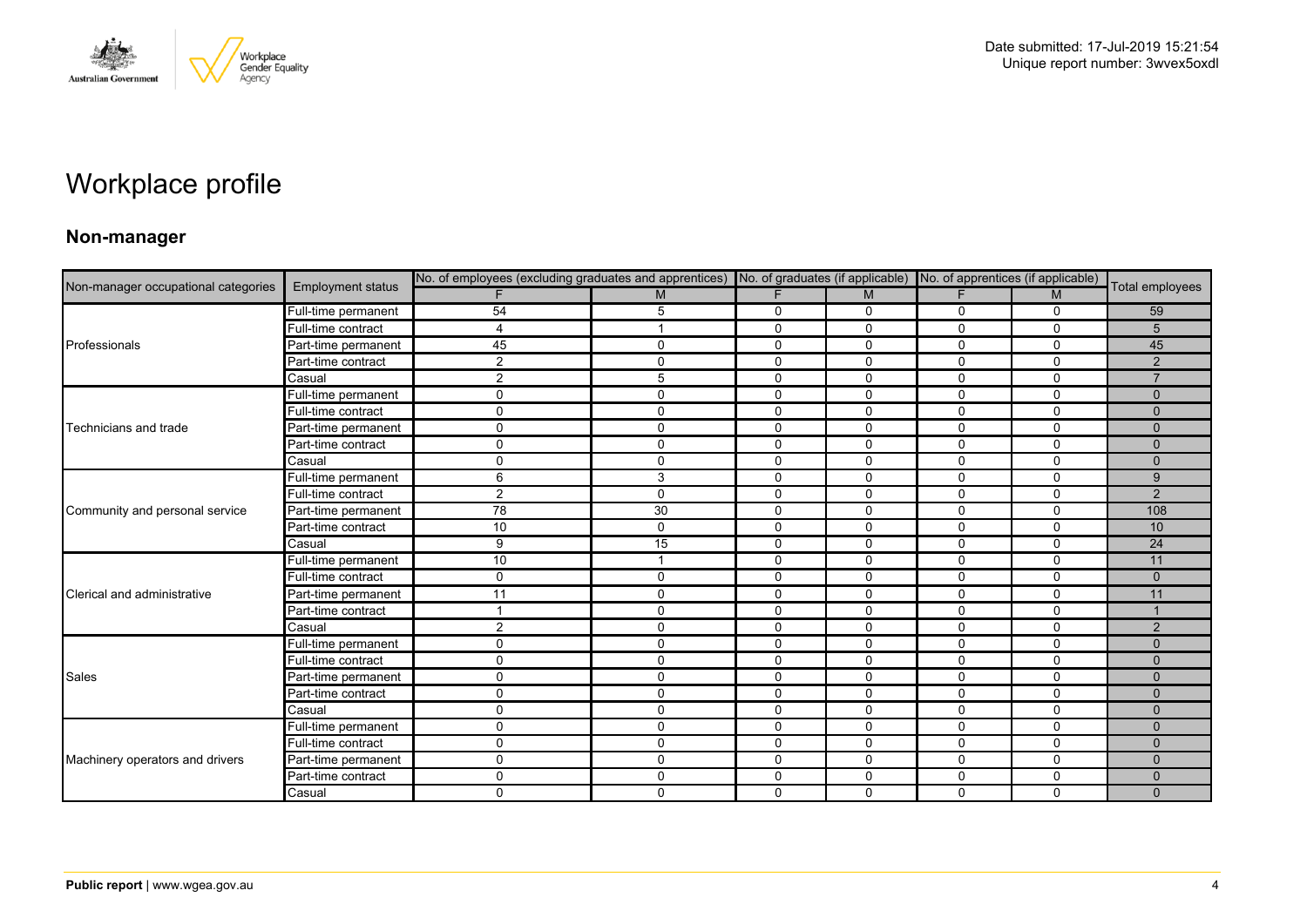

|                                     | <b>Employment status</b> | No. of employees (excluding graduates and apprentices) No. of graduates (if applicable) No. of apprentices (if applicable) Total employees |    |  |  |  |  |     |
|-------------------------------------|--------------------------|--------------------------------------------------------------------------------------------------------------------------------------------|----|--|--|--|--|-----|
| Non-manager occupational categories |                          |                                                                                                                                            |    |  |  |  |  |     |
|                                     | Full-time permanent      |                                                                                                                                            |    |  |  |  |  |     |
|                                     | Full-time contract       |                                                                                                                                            |    |  |  |  |  |     |
| Labourers                           | Part-time permanent      |                                                                                                                                            |    |  |  |  |  |     |
|                                     | Part-time contract       |                                                                                                                                            |    |  |  |  |  |     |
|                                     | Casual                   |                                                                                                                                            |    |  |  |  |  |     |
|                                     | Full-time permanent      |                                                                                                                                            |    |  |  |  |  |     |
|                                     | Full-time contract       |                                                                                                                                            |    |  |  |  |  |     |
| <b>Others</b>                       | Part-time permanent      |                                                                                                                                            |    |  |  |  |  |     |
|                                     | Part-time contract       |                                                                                                                                            |    |  |  |  |  |     |
|                                     | Casual                   |                                                                                                                                            |    |  |  |  |  |     |
| Grand total: all non-managers       |                          | 236                                                                                                                                        | 60 |  |  |  |  | 296 |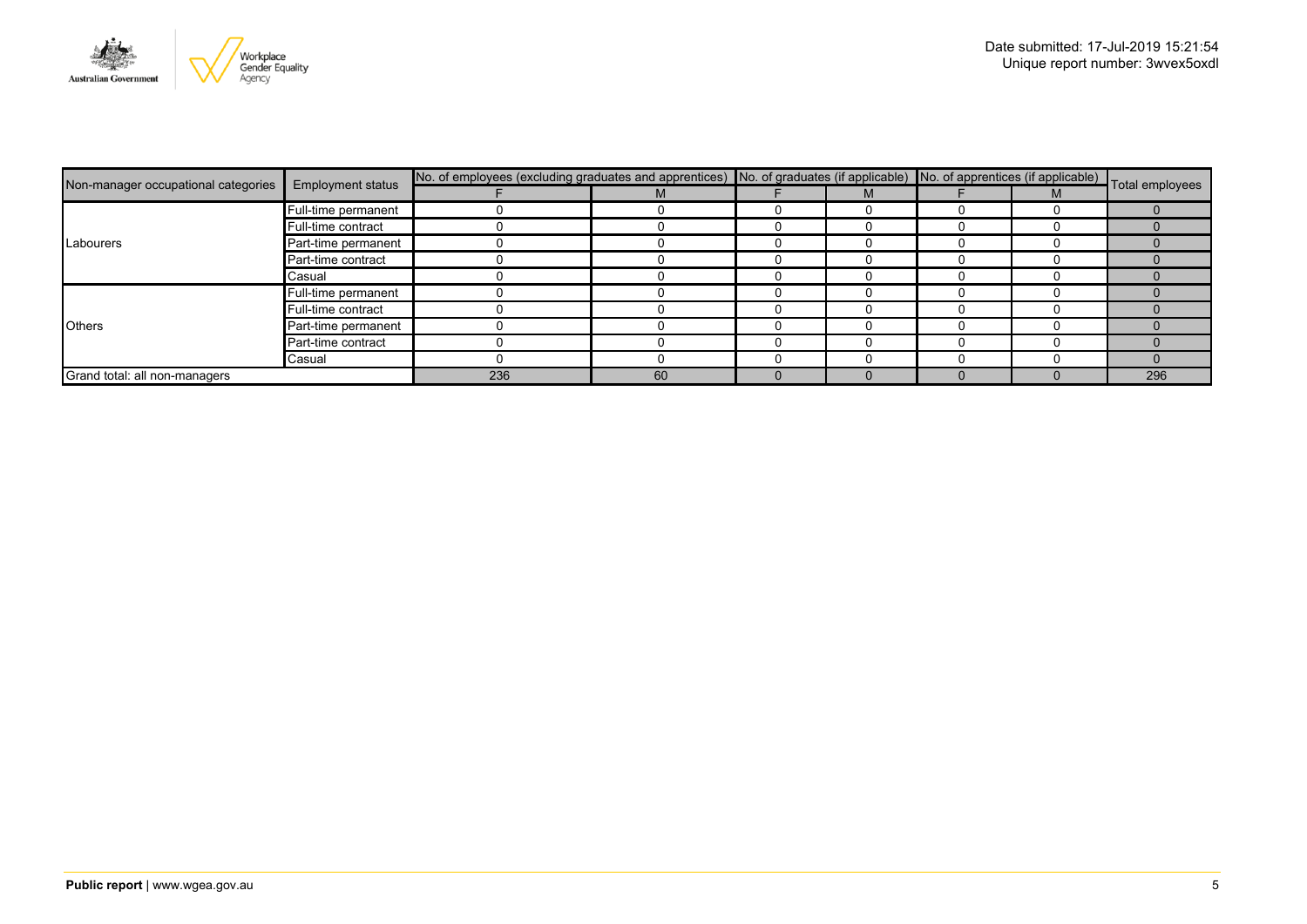

# Reporting questionnaire

### **Gender equality indicator 1: Gender composition of workforce**

This indicator seeks information about the gender composition of relevant employers in a standardised format, to enable the aggregation of data across and within industries. The aggregated data in your workplace profile assists relevant employers in understanding the characteristics of their workforce, including in relation to occupational segregation, the position of women and men in management within their industry or sector, and patterns of potentially insecure employment.

### **NB. IMPORTANT:**

**• References to the Act mean the Workplace Gender Equality Act 2012.**

• A formal 'policy' and/or 'formal strategy' in this questionnaire refers to formal policies and/or strategies that are **either standalone or contained within another formal policy/formal strategy.**

• Data provided in this reporting questionnaire covers the TOTAL reporting period from 1 April 2018 to 31 March 2019. (This differs from the workplace profile data which is taken at a point-in-time during the reporting period).

- **• Answers need to reflect ALL organisations covered in this report.**
- . If you select "NO, Insufficient resources/expertise" to any option, this may cover human or financial resources.
- **1. Do you have formal policies and/or formal strategies in place that SPECIFICALLY SUPPORT GENDER EQUALITY relating to the following?**

### **1.1 Recruitment**

- $\Box$  Yes (select all applicable answers)
	- $\Box$  Policy
	- $\Box$  Strategy
- $\boxtimes$  No (you may specify why no formal policy or formal strategy is in place)
	- $\Box$  Currently under development, please enter date this is due to be completed
		- $\overline{\Box}$  Insufficient resources/expertise
		- $\Box$  Not a priority

### **1.2 Retention**

- $\Box$  Yes (select all applicable answers)
	- $\Box$  Policy
	- $\Box$  Strategy
- $\boxtimes$  No (you may specify why no formal policy or formal strategy is in place)
	- $\Box$  Currently under development, please enter date this is due to be completed
		- Insufficient resources/expertise
		- Not a priority

#### **1.3 Performance management processes**

- $\Box$  Yes (select all applicable answers)
	- $\overline{\Box}$  Policy
	- $\Box$  Strategy
- $\boxtimes$  No (you may specify why no formal policy or formal strategy is in place)
	- $\Box$  Currently under development, please enter date this is due to be completed
	- $\Box$  Insufficient resources/expertise
	- $\Box$  Not a priority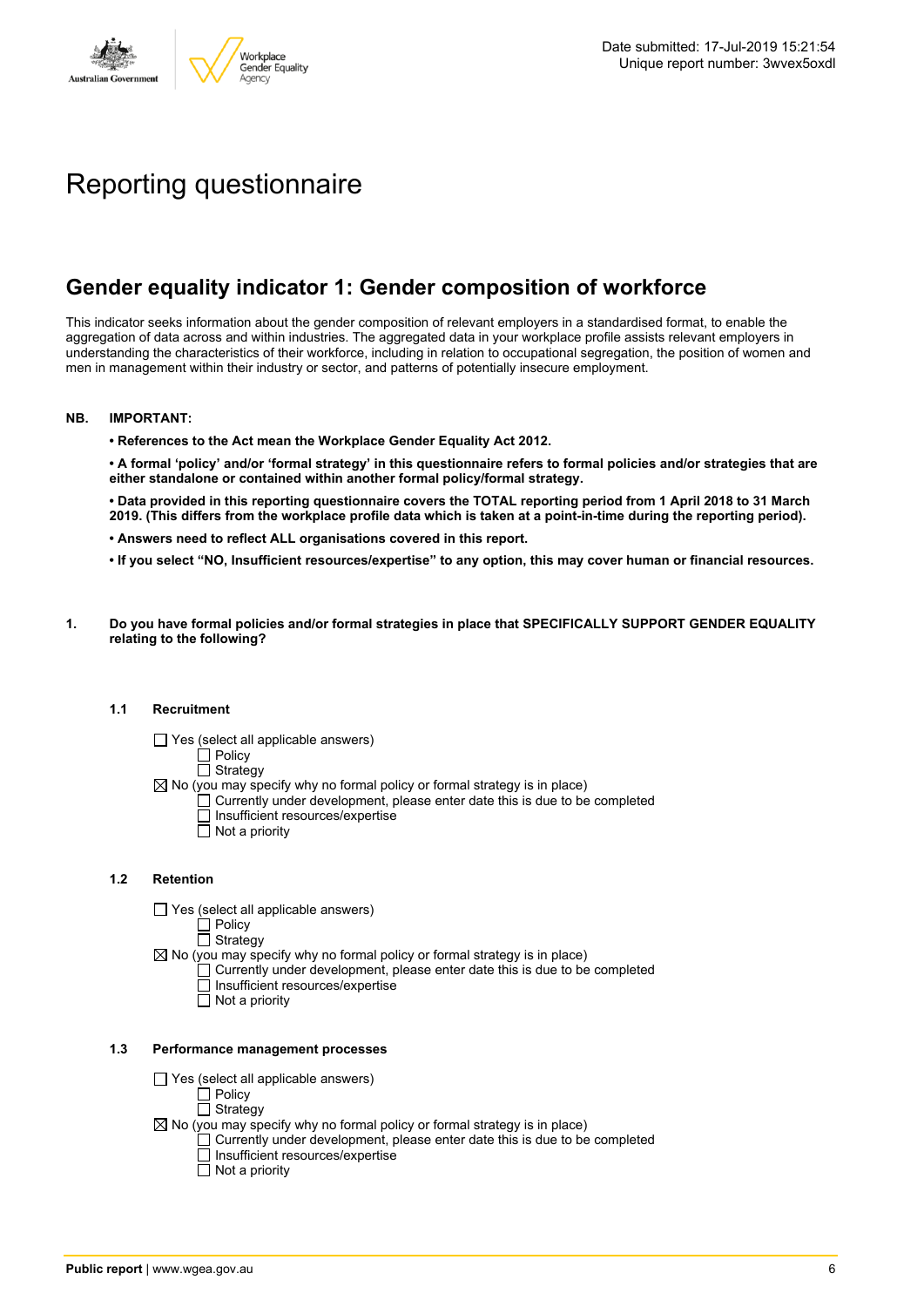



### **1.4 Promotions**

 $\Box$  Yes (select all applicable answers)

 $\Box$  Policy  $\overline{\Box}$  Strategy

- $\boxtimes$  No (you may specify why no formal policy or formal strategy is in place)
	- $\Box$  Currently under development, please enter date this is due to be completed □ Insufficient resources/expertise
		- $\overline{\Box}$  Not a priority

### **1.5 Talent identification/identification of high potentials**

- Yes (select all applicable answers)
	- Policy
	- $\overline{\Box}$  Strategy
- $\boxtimes$  No (you may specify why no formal policy or formal strategy is in place)
	- Currently under development, please enter date this is due to be completed Insufficient resources/expertise
		- $\overline{\Box}$  Not a priority

### **1.6 Succession planning**

- $\Box$  Yes (select all applicable answers)
	- Policy
	- Strategy
- $\boxtimes$  No (you may specify why no formal policy or formal strategy is in place)  $\Box$  Currently under development, please enter date this is due to be completed Insufficient resources/expertise
- Not a priority

### **1.7 Training and development**

- $\Box$  Yes (select all applicable answers)
	- $\square$  Policy
	- $\Box$  Strategy
- $\boxtimes$  No (you may specify why no formal policy or formal strategy is in place)
	- Currently under development, please enter date this is due to be completed Insufficient resources/expertise  $\Box$  Not a priority
		-

### **1.8 Key performance indicators for managers relating to gender equality**

- $\Box$  Yes (select all applicable answers)
	- Policy
	- **Strategy**
- $\boxtimes$  No (you may specify why no formal policy or formal strategy is in place)
	- $\Box$  Currently under development, please enter date this is due to be completed Insufficient resources/expertise
		- Not a priority

### **1.9 Gender equality overall**

- $\boxtimes$  Yes (select all applicable answers)
	- $\Box$  Policy
	- $\boxtimes$  Strategy
- $\Box$  No (you may specify why no formal policy or formal strategy is in place)
	- $\Box$  Currently under development, please enter date this is due to be completed □ Insufficient resources/expertise
		- $\Box$  Not a priority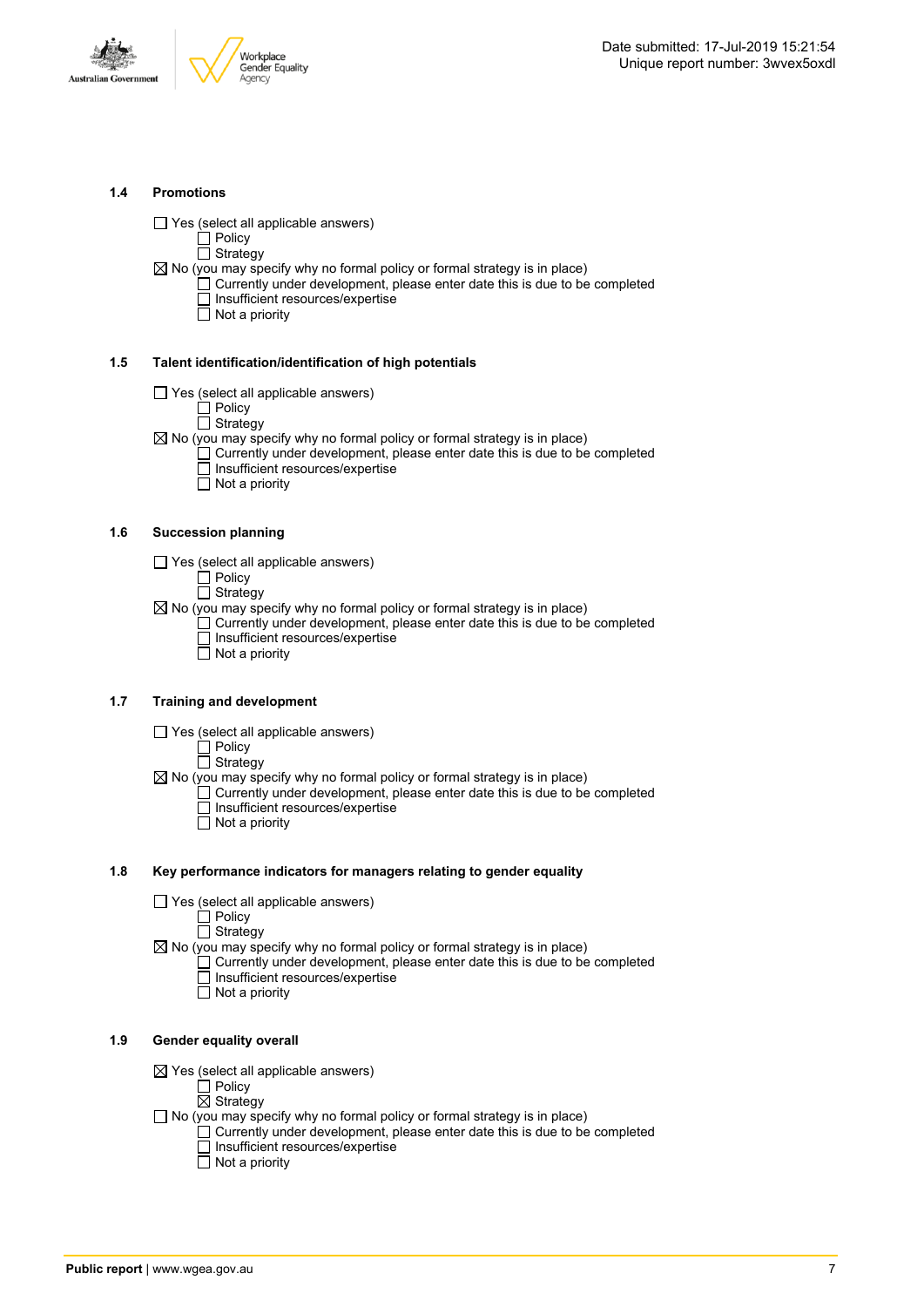



**1.10 How many employees were promoted during the reporting period against each category below? IMPORTANT: Because promotions are included in the number of appointments in Q1.11, the number of promotions should never exceed appointments.**

|                                         | Managers |      | Non-managers |      |
|-----------------------------------------|----------|------|--------------|------|
|                                         | Female   | Male | Female       | Male |
| Permanent/ongoing full-time employees   | 4        | 0    |              |      |
| Permanent/ongoing part-time employees   | C        | 0    | C            | U    |
| Fixed-term contract full-time employees |          | 0    | C            | υ    |
| Fixed-term contract part-time employees | C        | 0    | C            | O    |
| Casual employees                        |          | 0    |              |      |

**1.11 How many appointments in total (including the number of promotions above in Q1.10), were made to manager and non-manager roles during the reporting period (based on WGEA-defined managers/nonmanagers)?**

**IMPORTANT: promotions need to be added to these totals because they are considered internal appointments.**

|                                                                         | Female | Male |
|-------------------------------------------------------------------------|--------|------|
| Number of appointments made to MANAGER roles (including promotions)     |        |      |
| Number of appointments made to NON-MANAGER roles (including promotions) | 60     |      |

### **1.12 How many employees resigned during the reporting period against each category below?**

|                                         | Managers |      | Non-managers |      |  |
|-----------------------------------------|----------|------|--------------|------|--|
|                                         | Female   | Male | Female       | Male |  |
| Permanent/ongoing full-time employees   | 0        |      | 15           | 2    |  |
| Permanent/ongoing part-time employees   | 0        | 0    | 27           | 4    |  |
| Fixed-term contract full-time employees | 0        | 0    | າ            | 2    |  |
| Fixed-term contract part-time employees |          | 0    | 6            | 0    |  |
| Casual employees                        | 0        | 0    | 3            |      |  |

**1.13 If your organisation would like to provide additional information relating to gender equality indicator 1, please do so below.**

### **Gender equality indicator 2: Gender composition of governing bodies**

Gender composition of governing bodies is an indicator of gender equality at the highest level of organisational leadership and decision-making. This gender equality indicator seeks information on the representation of women and men on governing bodies. The term "governing body" in relation to a relevant employer is broad and depends on the nature of your organisation. It can mean the board of directors, trustees, committee of management, council or other governing authority of the employer.

2. The organisation(s) you are reporting on will have a governing body. In the Act, governing body is defined as "the board of directors, trustees, committee of management, council or other governing authority of the employer". This question relates to the highest governing body for your Australian entity, even if it is located overseas.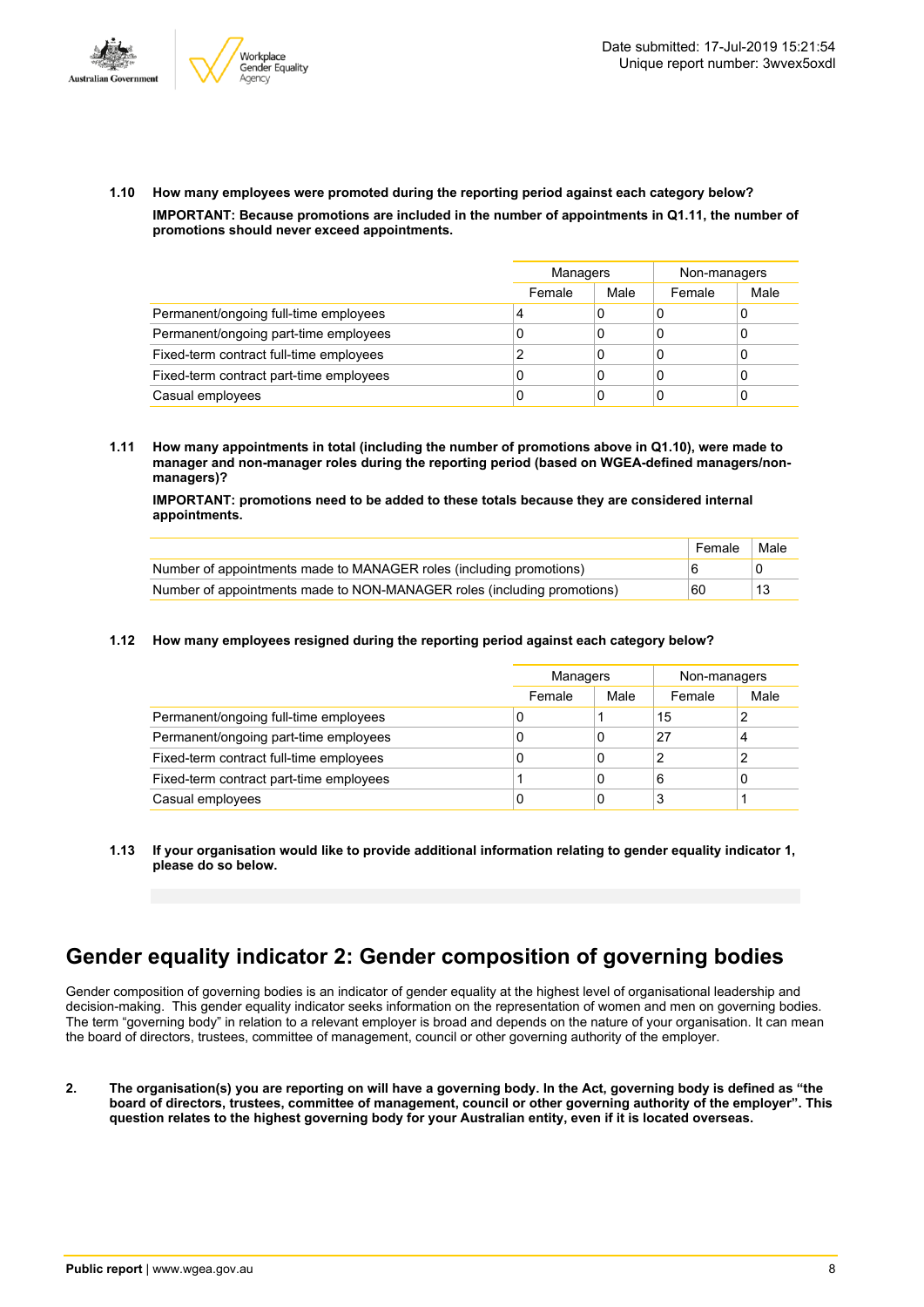

**2.1 Please answer the following questions relating to each governing body covered in this report.**

**Note: If this report covers more than one organisation, the questions below will be repeated for each organisation before proceeding to question 2.2.**

If your organisation's governing body is the same as your parent entity's, you will need to add your **organisation's name BUT the numerical details of your parent entity's governing body.**

### **2.1a.1 Organisation name?**

Autism Queensland Ltd

### **2.1b.1 How many Chairs on this governing body?**

### **2.1c.1 How many other members are on this governing body (excluding the Chair/s)?**

|  | . . |
|--|-----|

### **2.1d.1 Has a target been set to increase the representation of women on this governing body?**

□ Yes

 $\overline{\boxtimes}$  No (you may specify why a target has not been set)

Governing body/board has gender balance (e.g. 40% women/40% men/20% either)

 $\overline{\Box}$  Currently under development, please enter date this is due to be completed

Insufficient resources/expertise

Do not have control over governing body/board appointments (provide details why):

- Not a priority
- $\Box$  Other (provide details):

### **2.1g.1 Are you reporting on any other organisations in this report?**

| n<br>ú |
|--------|

#### 2.2 Do you have a formal selection policy and/or formal selection strategy for governing body members for ALL **organisations covered in this report?**

 $\boxtimes$  Yes (select all applicable answers)

 $\Box$  Policy  $\overline{\boxtimes}$  Strategy

- $\Box$  No (you may specify why no formal selection policy or formal selection strategy is in place)
	- In place for some governing bodies
	- Currently under development, please enter date this is due to be completed
	- $\overline{\Box}$  Insufficient resources/expertise
	- $\Box$  Do not have control over governing body appointments (provide details why)
	- Not a priority
	- Other (provide details):
- **2.3 Does your organisation operate as a partnership structure (i.e. select NO if your organisation is an "incorporated" entity - Pty Ltd, Ltd or Inc; or an "unincorporated" entity)?**
	- Yes No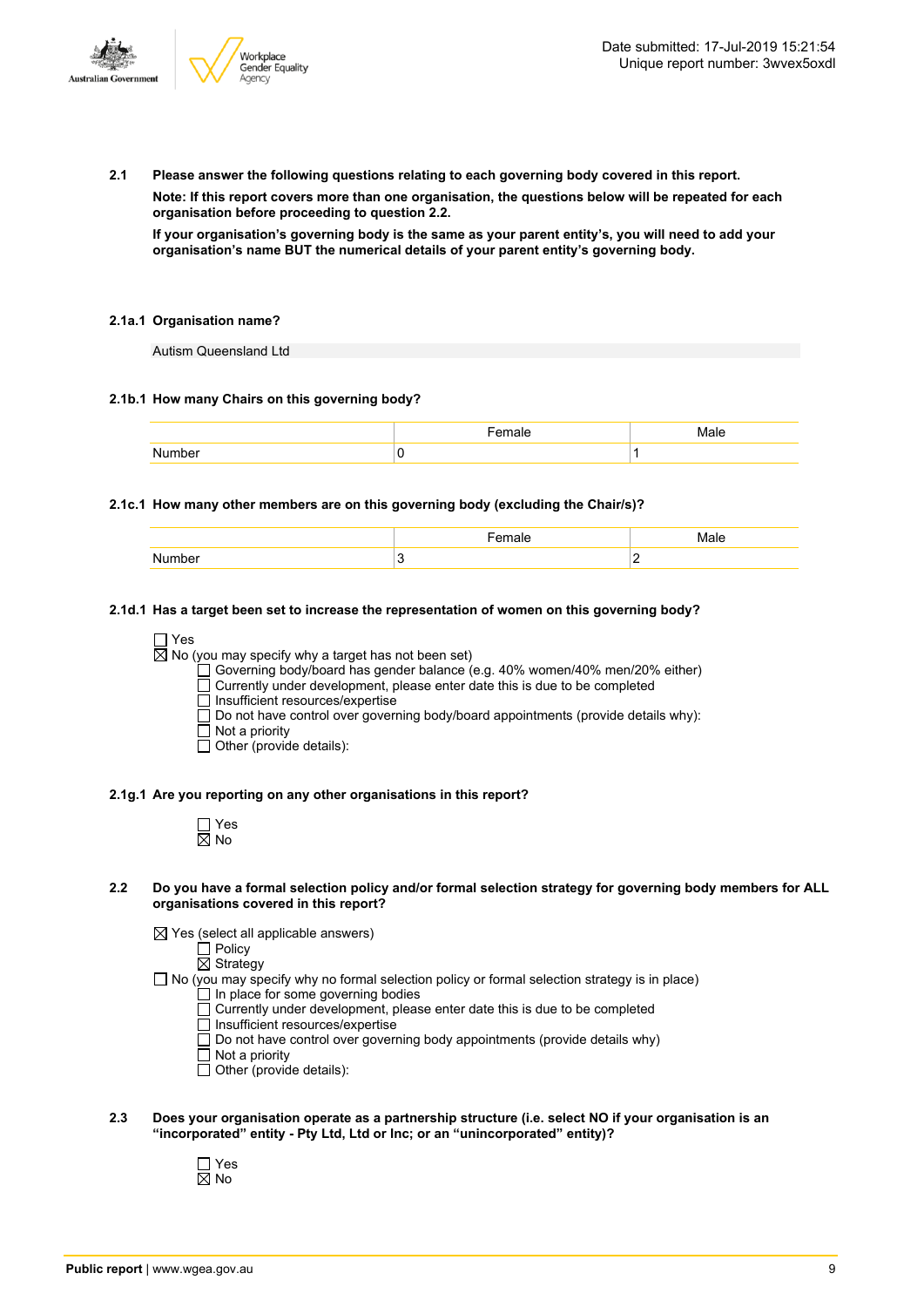

**2.5 If your organisation would like to provide additional information relating to gender equality indicator 2, please do so below.**

### **Gender equality indicator 3: Equal remuneration between women and men**

Equal remuneration between women and men is a key component of improving women's economic security and progressing gender equality.

- **3. Do you have a formal policy and/or formal strategy on remuneration generally?**
	- $\boxtimes$  Yes (select all applicable answers)
		- $\Box$  Policy
		- $\overline{\boxtimes}$  Strategy

 $\Box$  No (you may specify why no formal policy or formal strategy is in place)

- Currently under development, please enter date this is due to be completed
	- Insufficient resources/expertise
- $\overline{\Box}$  Salaries set by awards/industrial or workplace agreements
- Non-award employees paid market rate
- $\Box$  Not a priority

□ Other (provide details):

**3.1 Are specific gender pay equity objectives included in your formal policy and/or formal strategy?**

 $\Box$  Yes (provide details in question 3.2 below)

- $\overline{\boxtimes}$  No (you may specify why pay equity objectives are not included in your formal policy or formal strategy)
	- $\Box$  Currently under development, please enter date this is due to be completed
	- $\boxtimes$  Salaries set by awards/industrial or workplace agreements
	- $\overline{\Box}$  Insufficient resources/expertise
	- $\boxtimes$  Non-award employees paid market rate
	- Not a priority
	- Other (provide details):

### 4. Have you analysed your payroll to determine if there are any remuneration gaps between women and men (i.e. **conducted a gender pay gap analysis)?**

 $\Box$  Yes - the most recent gender remuneration gap analysis was undertaken:

- $\Box$  Within last 12 months
- Within last 1-2 years
- More than 2 years ago but less than 4 years ago
- $\Box$  Other (provide details):

 $\boxtimes$  No (you may specify why you have not analysed your payroll for gender remuneration gaps)

Currently under development, please enter date this is due to be completed

□ Insufficient resources/expertise

Salaries for ALL employees (including managers) are set by awards or industrial agreements AND there is no room for discretion in pay changes (for example because pay increases occur only when there is a change in tenure or qualifications)

Salaries for SOME or ALL employees (including managers) are set by awards or industrial agreements and there IS room for discretion in pay changes (because pay increases can occur with some discretion such as performance assessments)

- $\Box$  Non-award employees paid market rate
- $\overline{\Box}$  Not a priority

 $\Box$  Other (provide details):

**4.2 If your organisation would like to provide additional information relating to gender equality indicator 3, please do so below:**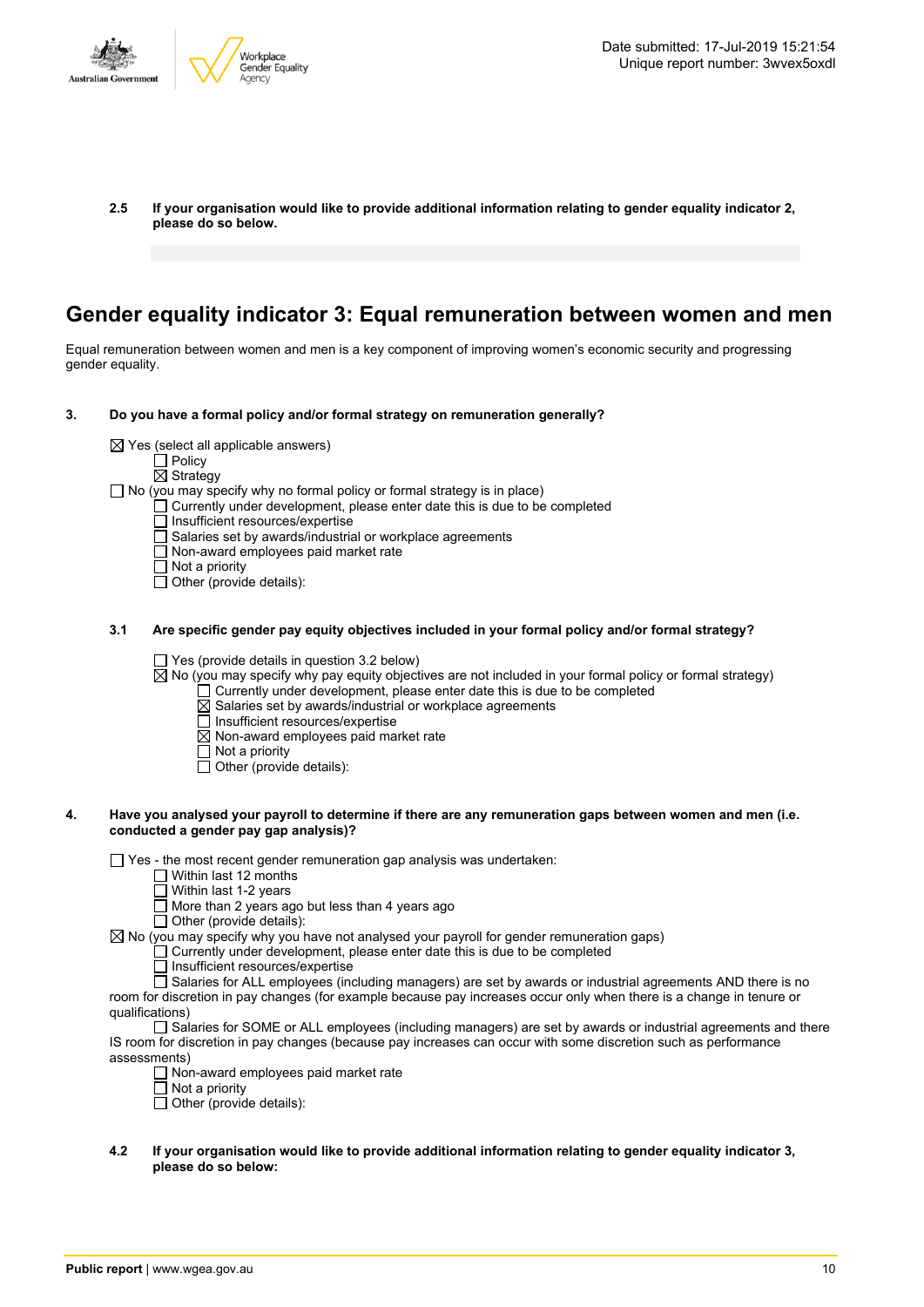

### **Gender equality indicator 4: Flexible working and support for employees with family and caring responsibilities**

This indicator will enable the collection and use of information from relevant employers about the availability and utility of employment terms, conditions and practices relating to flexible working arrangements for employees and to working arrangements supporting employees with family or caring responsibilities. One aim of this indicator is to improve the capacity of women and men to combine paid work and family or caring responsibilities through such arrangements. The achievement of this goal is fundamental to gender equality and to maximising Australia's skilled workforce.

5. A "PRIMARY CARER" is the member of a couple or a single carer, REGARDLESS OF GENDER, identified as having **greater responsibility for the day-to-day care of a child.**

**Do you provide EMPLOYER FUNDED paid parental leave for PRIMARY CARERS that is available for women AND men, in addition to any government funded parental leave scheme for primary carers?**

 $\boxtimes$  Yes. (Please indicate how employer funded paid parental leave is provided to the primary carer):

 $\Box$  By paying the gap between the employee's salary and the government's paid parental leave scheme

 $\overline{\boxtimes}$  By paying the employee's full salary (in addition to the government's paid scheme), regardless of the period of time over which it is paid. For example, full pay for 12 weeks or half pay for 24 weeks

 $\Box$  As a lump sum payment (paid pre- or post- parental leave, or a combination)

 $\Box$  No, we offer paid parental leave for primary carers that is available to women ONLY (e.g. maternity leave). (Please indicate how employer funded paid parental leave is provided to women ONLY):

 $\square$  By paying the gap between the employee's salary and the government's paid parental leave scheme

 $\square$  By paying the employee's full salary (in addition to the government's paid scheme), regardless of the period of time over which it is paid. For example, full pay for 12 weeks or half pay for 24 weeks

As a lump sum payment (paid pre- or post- parental leave, or a combination)

 $\Box$  No, we offer paid parental leave for primary carers that is available to men ONLY. (Please indicate how employer funded paid parental leave is provided to men ONLY):

 $\Box$  By paying the gap between the employee's salary and the government's paid parental leave scheme

 $\Box$  By paying the employee's full salary (in addition to the government's paid scheme), regardless of the period of time over which it is paid. For example, full pay for 12 weeks or half pay for 24 weeks

 $\Box$  As a lump sum payment (paid pre- or post- parental leave, or a combination)

 $\Box$  No, not available (you may specify why this leave is not provided)

 $\Box$  Currently under development, please enter date this is due to be completed

□ Insufficient resources/expertise

□ Government scheme is sufficient

□ Not a priority

 $\Box$  Other (provide details):

**5.1 How many weeks of EMPLOYER FUNDED paid parental leave for primary carers is provided? If different amounts of leave are provided (e.g. based on length of service) enter the MINIMUM number of weeks provided to eligible employees:**

6

- 5a. If your organisation would like to provide additional information on your paid parental leave for primary **carers e.g. eligibility period, where applicable the maximum number of weeks provided, and other arrangements you may have in place, please do so below.**
	- **5.2 What proportion of your total workforce has access to employer funded paid parental leave for PRIMARY CARERS?**
		- **• In your calculation, you MUST INCLUDE CASUALS when working out the proportion.**

| l I <10%  |
|-----------|
| l 10-20%  |
| l 121-30% |
| 131-40%   |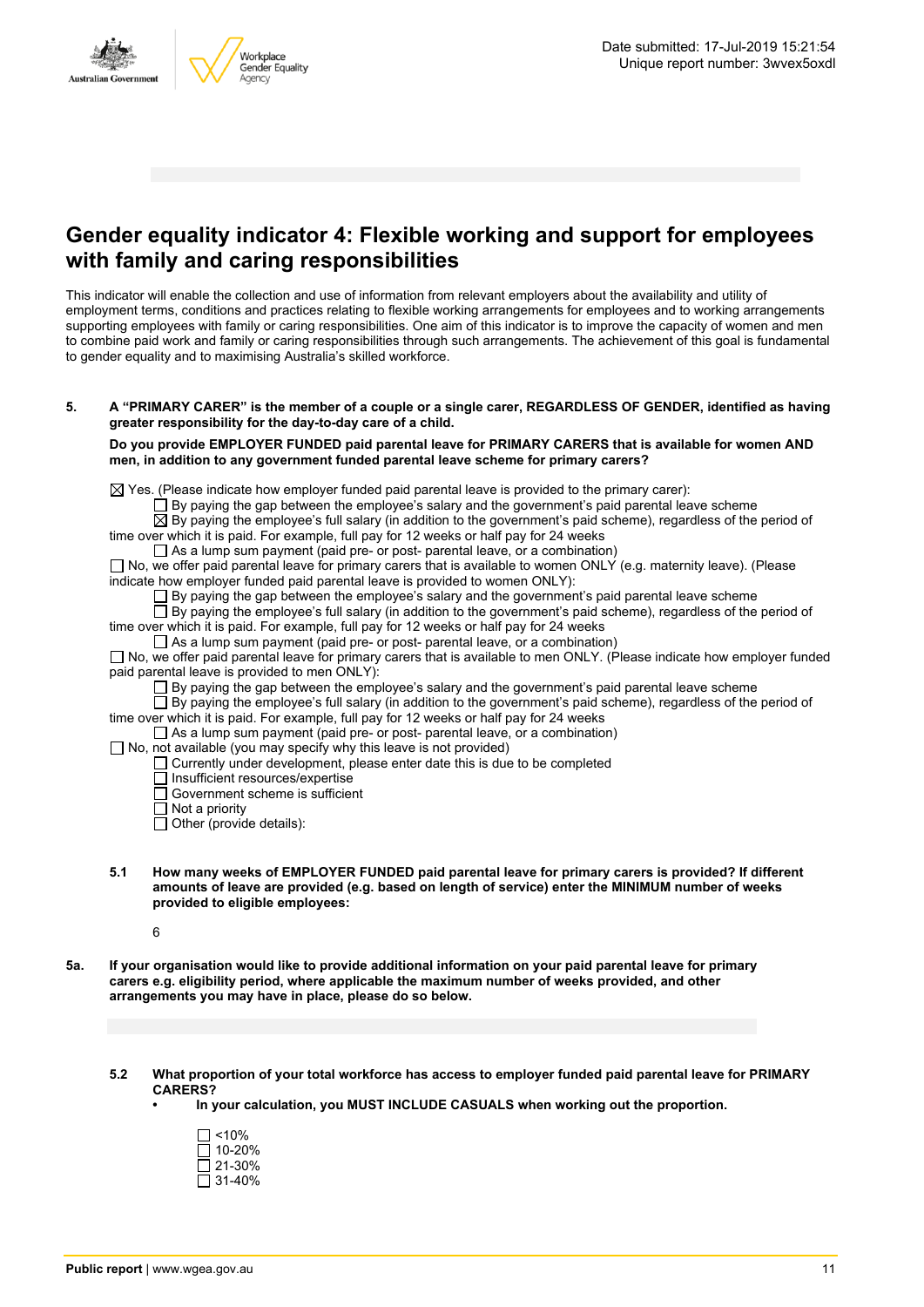

 $\square$  41-50%  $\square$  51-60%  $\overline{\Box}$  61-70% 71-80%  $\Box$  81-90% 91-99%  $\Box$  100%

**5.3 Please indicate whether your employer funded paid parental leave for primary carers covers:**

- Adoption  $\overline{\boxtimes}$  Surrogacy
- $\overline{\boxtimes}$  Stillbirth
- 6. A "SECONDARY CARER" is a member of a couple or a single carer, REGARDLESS OF GENDER, who is not the **primary carer.**

**Do you provide EMPLOYER FUNDED paid parental leave for SECONDARY CARERS that is available for men and women, in addition to any government funded parental leave scheme for secondary carers?**

□ Yes

 $\Box$  No, we offer paid parental leave for SECONDARY CARERS that is available to men ONLY (e.g. paternity leave)

- $\overline{\Box}$  No, we offer paid parental leave for SECONDARY CARERS that is available to women ONLY
- $\overline{\boxtimes}$  No (you may specify why employer funded paid parental leave for secondary carers is not paid)
	- Currently under development, please enter date this is due to be completed
		- Insufficient resources/expertise
	- Government scheme is sufficient
	- $\Box$  Not a priority
	- $\boxtimes$  Other (provide details):

Dads and Partners can access up to 2 weeks of Personal Leave in lieu of Parental Leave

**7. How many MANAGERS have taken parental leave during the reporting period (paid and/or unpaid)? Include employees still on parental leave, regardless of when it commenced.**

|          | Primary carer's leave |      | Secondary carer's leave |      |
|----------|-----------------------|------|-------------------------|------|
|          | Female                | Male | Female                  | Male |
| Managers |                       |      |                         |      |

**7.1 How many NON-MANAGERS have taken parental leave during the reporting period (paid and/or unpaid)? Include employees still on parental leave, regardless of when it commenced.**

|              | Primary carer's leave |      | Secondary carer's leave |      |
|--------------|-----------------------|------|-------------------------|------|
|              | Female                | Male | Female                  | Male |
| Non-managers |                       |      |                         |      |

**8. How many MANAGERS, during the reporting period, ceased employment before returning to work from parental leave, regardless of when the leave commenced?**

**• Include those where parental leave was taken continuously with any other leave type. For example, where annual leave or any other paid or unpaid leave is also taken at that time.**

**• 'Ceased employment' means anyone who has exited the organisation for whatever reason, including resignations, redundancies and dismissals.**

|                                     | .<br>пае | Male |
|-------------------------------------|----------|------|
| <b>B</b> A<br>Manader<br>. <u>.</u> |          |      |

**8.1 How many NON-MANAGERS, during the reporting period, ceased employment before returning to work from parental leave, regardless of when the leave commenced?**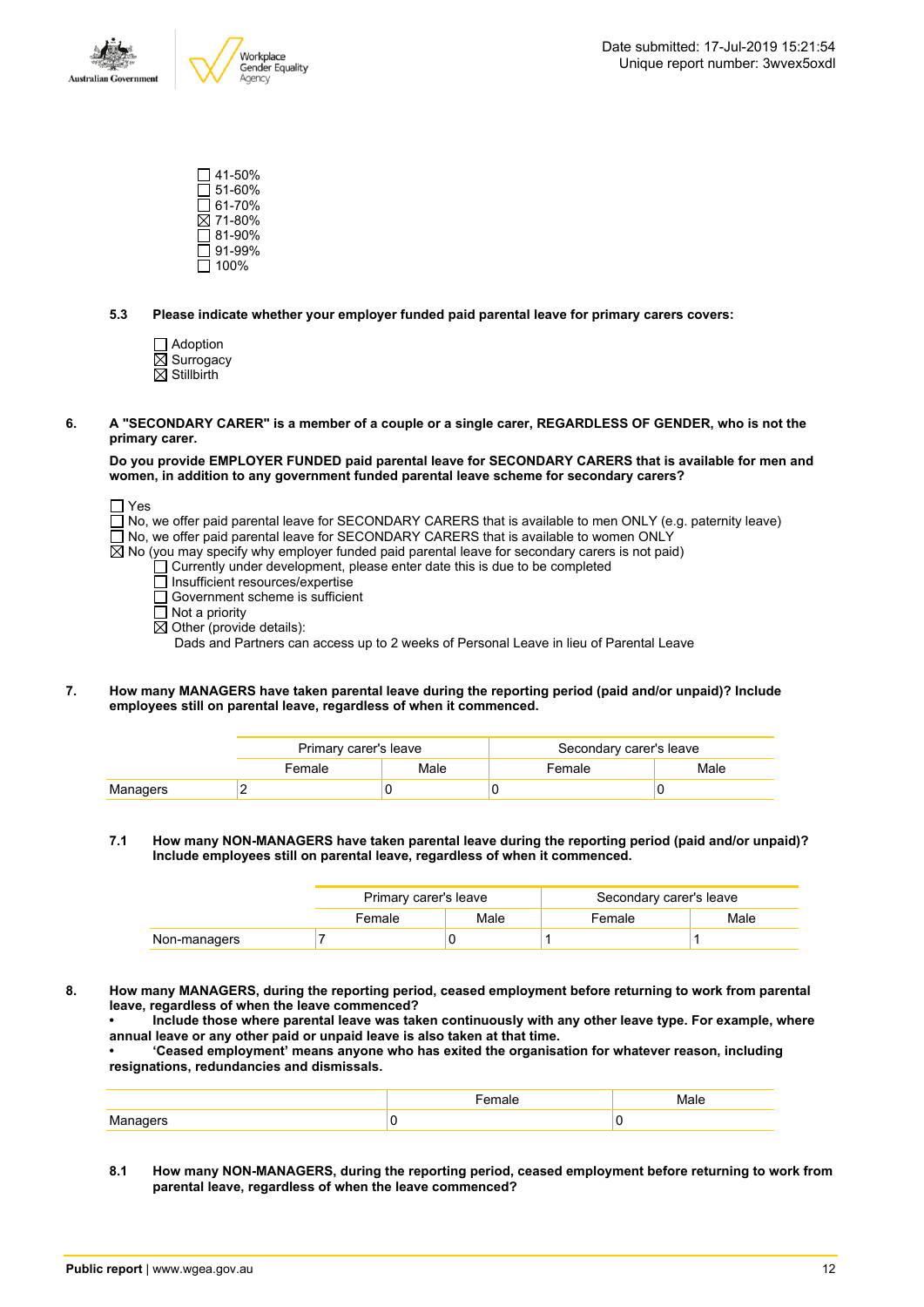**• Include those where parental leave was taken continuously with any other leave type. For example, where annual leave or any other paid or unpaid leave is also taken at that time.**

**• 'Ceased employment' means anyone who has exited the organisation for whatever reason, including resignations, redundancies and dismissals.**

|              | aie. | Male |
|--------------|------|------|
| Non-managers |      |      |

**9. Do you have a formal policy and/or formal strategy on flexible working arrangements?**

 $\Box$  Yes (select all applicable answers)

□ Policy  $\Box$  Strategy

 $\boxtimes$  No (you may specify why no formal policy or formal strategy is in place)

 $\Box$  Currently under development, please enter date this is due to be completed

- $\Box$  Insufficient resources/expertise
- Don't offer flexible arrangements
- Not a priority
- $\overline{\boxtimes}$  Other (provide details):

Informal policy - part of normal operations / culture

10. Do you have a formal policy and/or formal strategy to support employees with family or caring responsibilities?

 $\Box$  Yes (select all applicable answers)

 $\Box$  Policy

### Strategy

 $\boxtimes$  No (you may specify why no formal policy or formal strategy is in place)

- Currently under development, please enter date this is due to be completed
	- Insufficient resources/expertise
	- $\Box$  Included in award/industrial or workplace agreement
	- $\Box$  Not a priority
	- $\overline{\boxtimes}$  Other (provide details):

Informal policy - part of normal operations / culture

### 11. Do you offer any other support mechanisms, other than leave, for employees with family or caring responsibilities **(eg, employer-subsidised childcare, breastfeeding facilities)?**

### ⊠ Yes

 $\Box$  No (you may specify why non-leave based measures are not in place)

- Currently under development, please enter date this is due to be completed
- Insufficient resources/expertise
- $\overline{\Box}$  Not a priority
- $\Box$  Other (provide details):

**11.1 Please select what support mechanisms are in place and if they are available at all worksites. • Where only one worksite exists, for example a head-office, select "Available at all worksites".**

- Employer subsidised childcare
	- $\Box$  Available at some worksites only
	- $\overline{\Box}$  Available at all worksites
- $\Box$  On-site childcare
	- Available at some worksites only
	- Available at all worksites
- $\Box$  Breastfeeding facilities
	- Available at some worksites only
	- Available at all worksites
- $\Box$  Childcare referral services
	- □ Available at some worksites only
- □ Available at all worksites  $\Box$  Internal support networks for parents
	- Available at some worksites only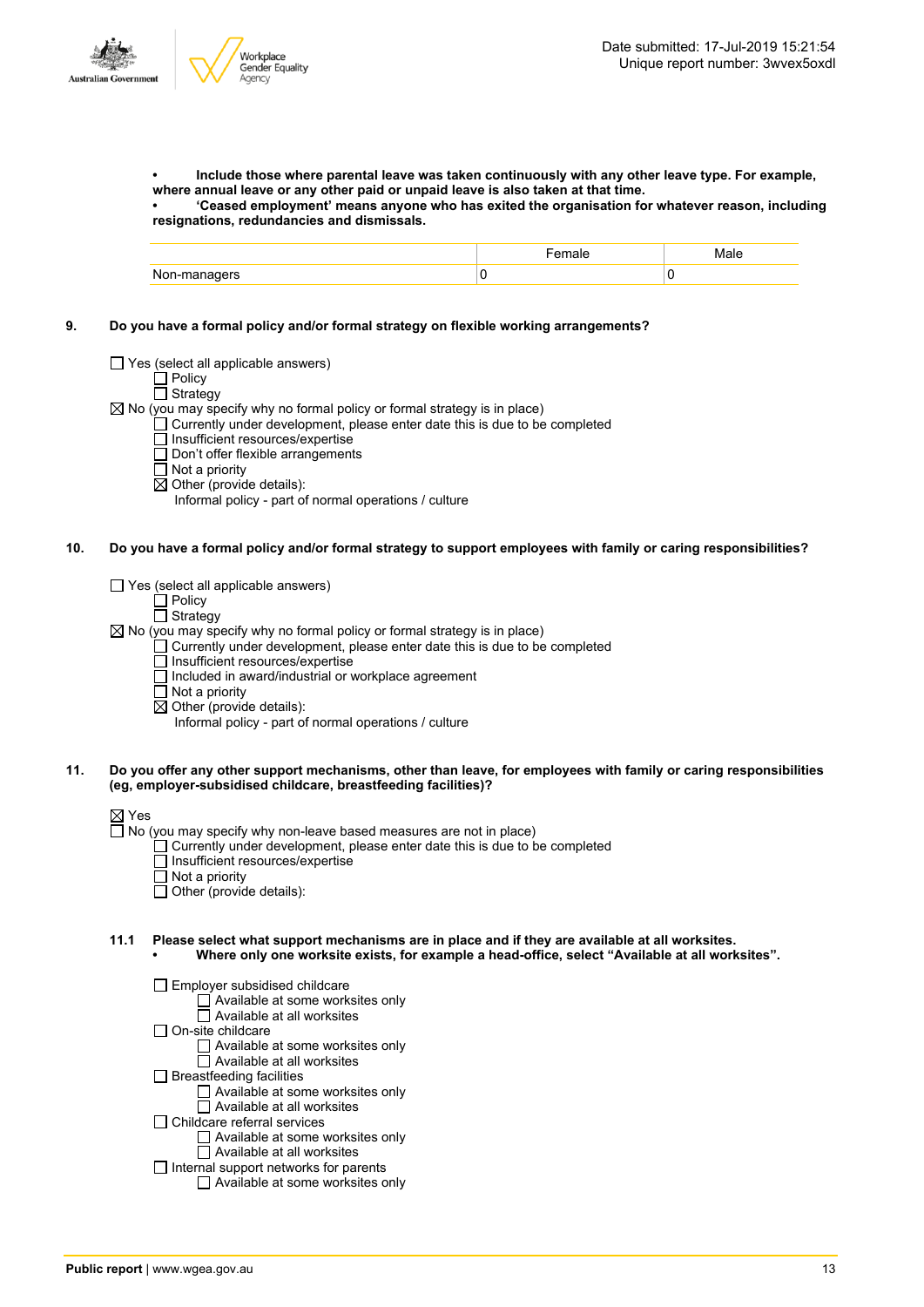



 $\Box$  None of the above, please complete question 11.2 below

### 12. Do you have a formal policy and/or formal strategy to support employees who are experiencing family or domestic **violence?**

 $\Box$  Yes (select all applicable answers)

 $\overline{\Box}$  Policy □ Strategy

 $\boxtimes$  No (you may specify why no formal policy or formal strategy is in place)

Currently under development, please enter date this is due to be completed

 $\overline{\Box}$  Insufficient resources/expertise

- $\boxtimes$  Included in award/industrial or workplace agreements
- $\Box$  Not aware of the need
- $\overline{\Box}$  Not a priority
- $\overline{\Box}$  Other (please provide details):

#### 13. Other than a formal policy and/or formal strategy, do you have any support mechanisms in place to support **employees who are experiencing family or domestic violence?**

 $\boxtimes$  Yes (select all applicable answers)

- $\boxtimes$  Employee assistance program (including access to a psychologist, chaplain or counsellor)
- $\Box$  Training of key personnel
- $\overline{\boxtimes}$  A domestic violence clause is in an enterprise agreement or workplace agreement
- $\Box$  Workplace safety planning
- $\overline{\boxtimes}$  Access to paid domestic violence leave (contained in an enterprise/workplace agreement)
- Access to unpaid domestic violence leave (contained in an enterprise/workplace agreement)
- $\Box$  Access to paid domestic violence leave (not contained in an enterprise/workplace agreement)
- $\boxtimes$  Access to unpaid leave
- $\boxtimes$  Confidentiality of matters disclosed
- $\Box$  Referral of employees to appropriate domestic violence support services for expert advice
- $\boxtimes$  Protection from any adverse action or discrimination based on the disclosure of domestic violence
- $\boxtimes$  Flexible working arrangements
- $\Box$  Provision of financial support (e.g. advance bonus payment or advanced pay)
- Offer change of office location
- $\Box$  Emergency accommodation assistance
- $\Box$  Access to medical services (e.g. doctor or nurse)
- $\Box$  Other (provide details):

 $\Box$  No (you may specify why no other support mechanisms are in place)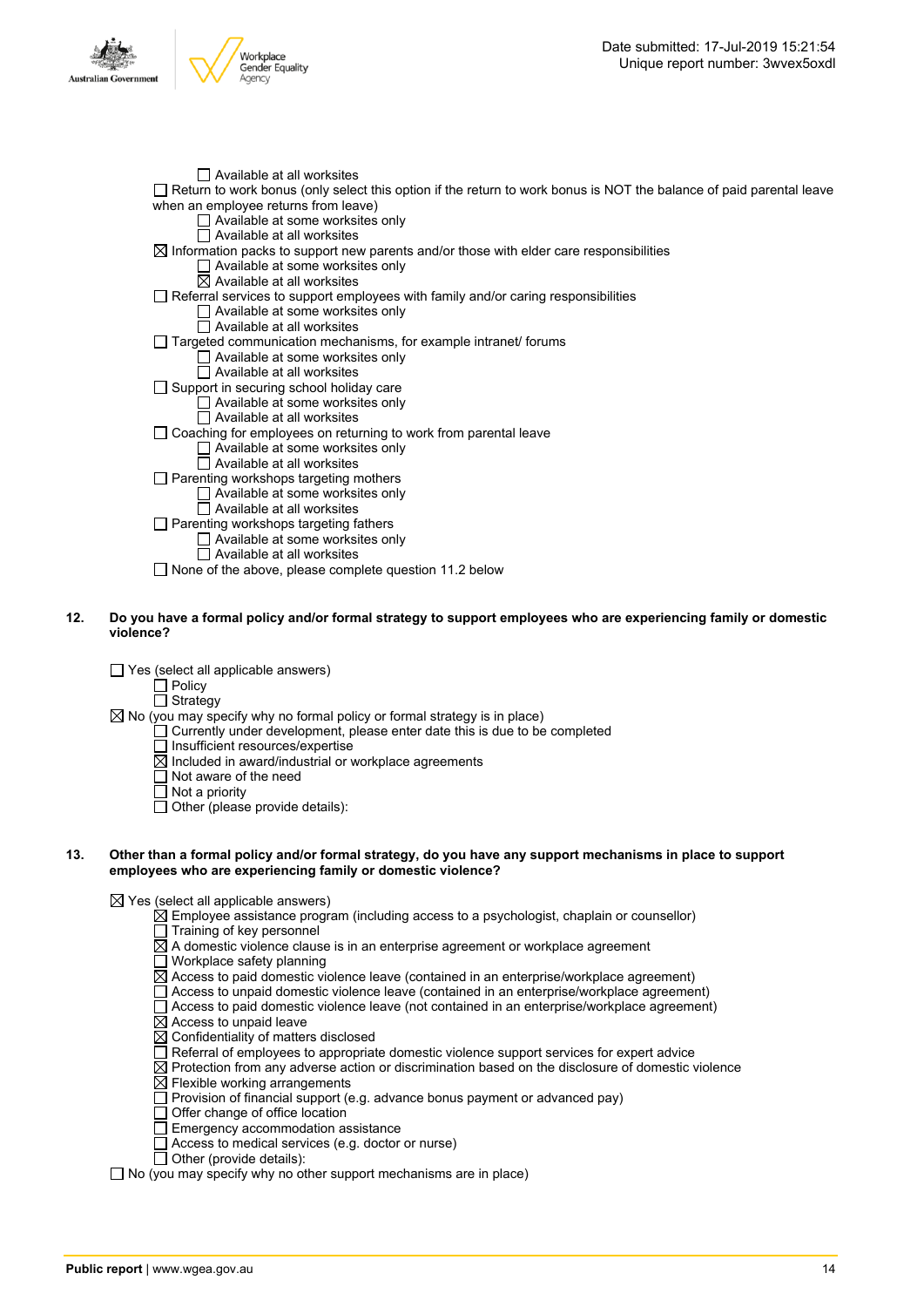

- Currently under development, please enter date this is due to be completed
- Insufficient resources/expertise
- $\overline{\Box}$  Not aware of the need
- $\Box$  Not a priority
- $\Box$  Other (provide details):
- 14. Where any of the following options are available in your workplace, are those option/s available to both women **AND men?**
	- **• flexible hours of work**
	- **• compressed working weeks**
	- **• time-in-lieu**
	- **• telecommuting**
	- **• part-time work**
	- **• job sharing**
	- **• carer's leave**
	- **• purchased leave**
	- **• unpaid leave.**

**Options may be offered both formally and/or informally. For example, if time-in-lieu is available to women formally but to men informally, you would select NO.**

 $\boxtimes$  Yes, the option/s in place are available to both women and men. □ No, some/all options are not available to both women AND men.

### **14.1 Which options from the list below are available? Please tick the related checkboxes.**

**• Unticked checkboxes mean this option is NOT available to your employees.**

|                          | Managers |             | Non-managers |             |
|--------------------------|----------|-------------|--------------|-------------|
|                          | Formal   | Informal    | Formal       | Informal    |
| Flexible hours of work   |          | $\boxtimes$ |              | $\boxtimes$ |
| Compressed working weeks |          | X           | $\boxtimes$  |             |
| Time-in-lieu             |          | X           |              | $\boxtimes$ |
| Telecommuting            |          | $\boxtimes$ |              | $\boxtimes$ |
| Part-time work           | ⊠        |             | X            |             |
| Job sharing              |          | X           |              | ⊠           |
| Carer's leave            | ⊠        |             | $\boxtimes$  |             |
| Purchased leave          | ⊠        |             | $\boxtimes$  |             |
| Unpaid leave             | ⊠        |             | $\boxtimes$  |             |

#### **14.3 You may specify why any of the above options are NOT available to your employees.**

 $\Box$  Currently under development, please enter date this is due to be completed

- Insufficient resources/expertise
- $\Box$  Not a priority

 $\overline{\Box}$  Other (provide details):

### **Gender equality indicator 5: Consultation with employees on issues concerning gender equality in the workplace**

This gender equality indicator seeks information on what consultation occurs between employers and employees on issues concerning gender equality in the workplace.

**<sup>14.4</sup> If your organisation would like to provide additional information relating to gender equality indicator 4, please do so below:**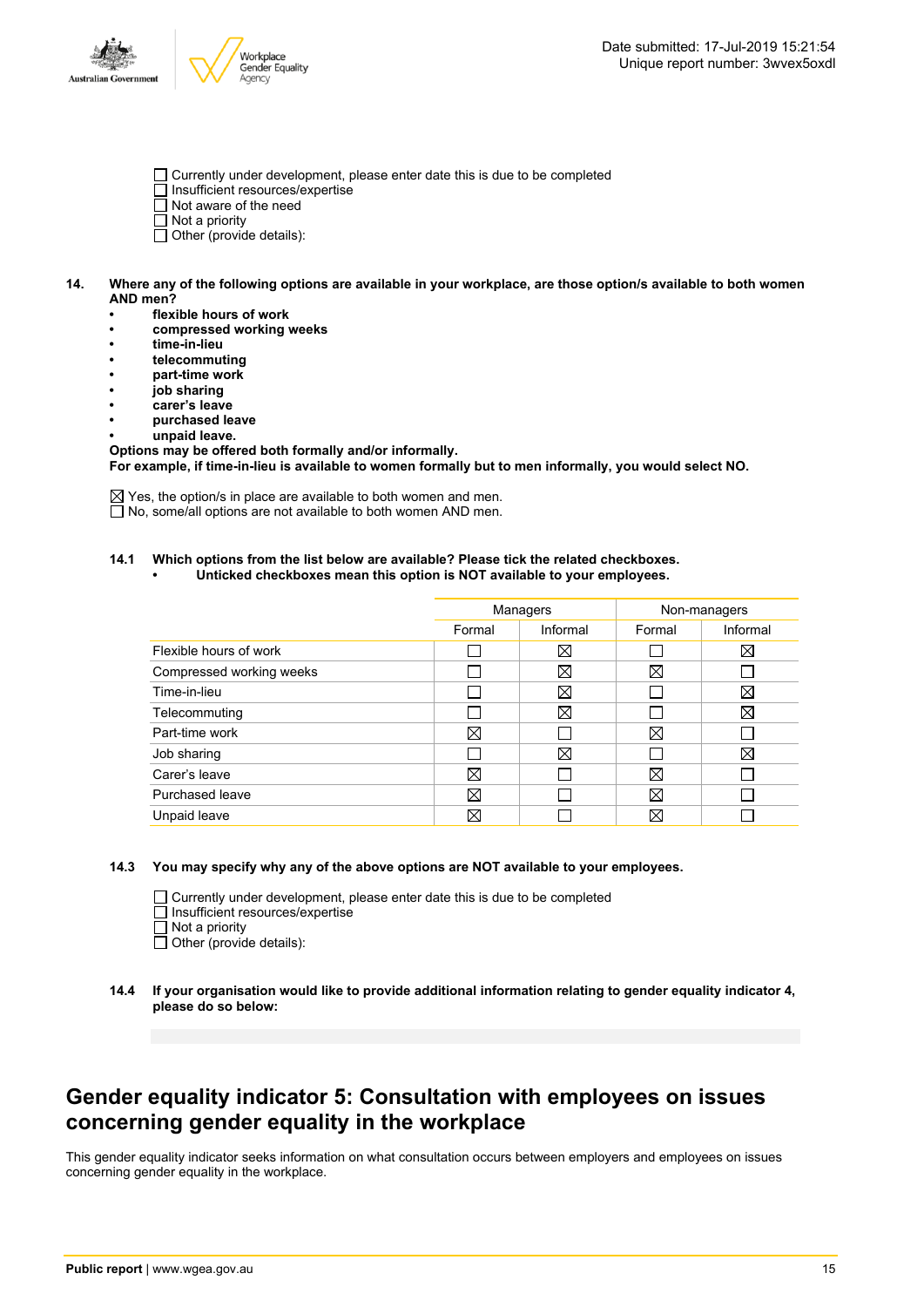

#### **15. Have you consulted with employees on issues concerning gender equality in your workplace?**

### $\Box$  Yes

 $\boxtimes$  No (you may specify why you have not consulted with employees on gender equality)

- Not needed (provide details why):
- Insufficient resources/expertise
- $\overline{\Box}$  Not a priority
- $\Box$  Other (provide details):
- **15.3 If your organisation would like to provide additional information relating to gender equality indicator 5, please do so below.**

### **Gender equality indicator 6: Sex-based harassment and discrimination**

The prevention of sex-based harassment and discrimination (SBH) has been identified as important in improving workplace participation. Set by the Minister, this gender equality indicator seeks information on the existence of a SBH policy and/or strategy and whether training of managers on SBH is in place.

**16. Do you have a formal policy and/or formal strategy on sex-based harassment and discrimination prevention?**

 $\boxtimes$  Yes (select all applicable answers)

 $\boxtimes$  Policy

□ Strategy

 $\Box$  No (you may specify why no formal policy or formal strategy is in place)

- $\Box$  Currently under development, please enter date this is due to be completed
- □ Insufficient resources/expertise
- Included in award/industrial or workplace agreement
- Not a priority
- $\Box$  Other (provide details):

### **16.1 Do you include a grievance process in any sex-based harassment and discrimination prevention formal policy and/or formal strategy?**

⊠ Yes

- No (you may specify why a grievance process is not included)
	- $\Box$  Currently under development, please enter date this is due to be completed
	- $\overline{\Box}$  Insufficient resources/expertise
	- $\Box$  Not a priority
	- $\Box$  Other (provide details):

### **17. Do you provide training for all managers on sex-based harassment and discrimination prevention?**

 $\boxtimes$  Yes - please indicate how often this training is provided:

- $\Box$  At induction
- $\overline{\Box}$  At least annually
- Every one-to-two years
- $\Box$  Every three years or more
- $\boxtimes$  Varies across business units
- $\Box$  Other (provide details):
- $\Box$  No (you may specify why this training is not provided)
	- Currently under development, please enter date this is due to be completed
	- Insufficient resources/expertise
	- $\overline{\Box}$  Not a priority
	- $\Box$  Other (provide details):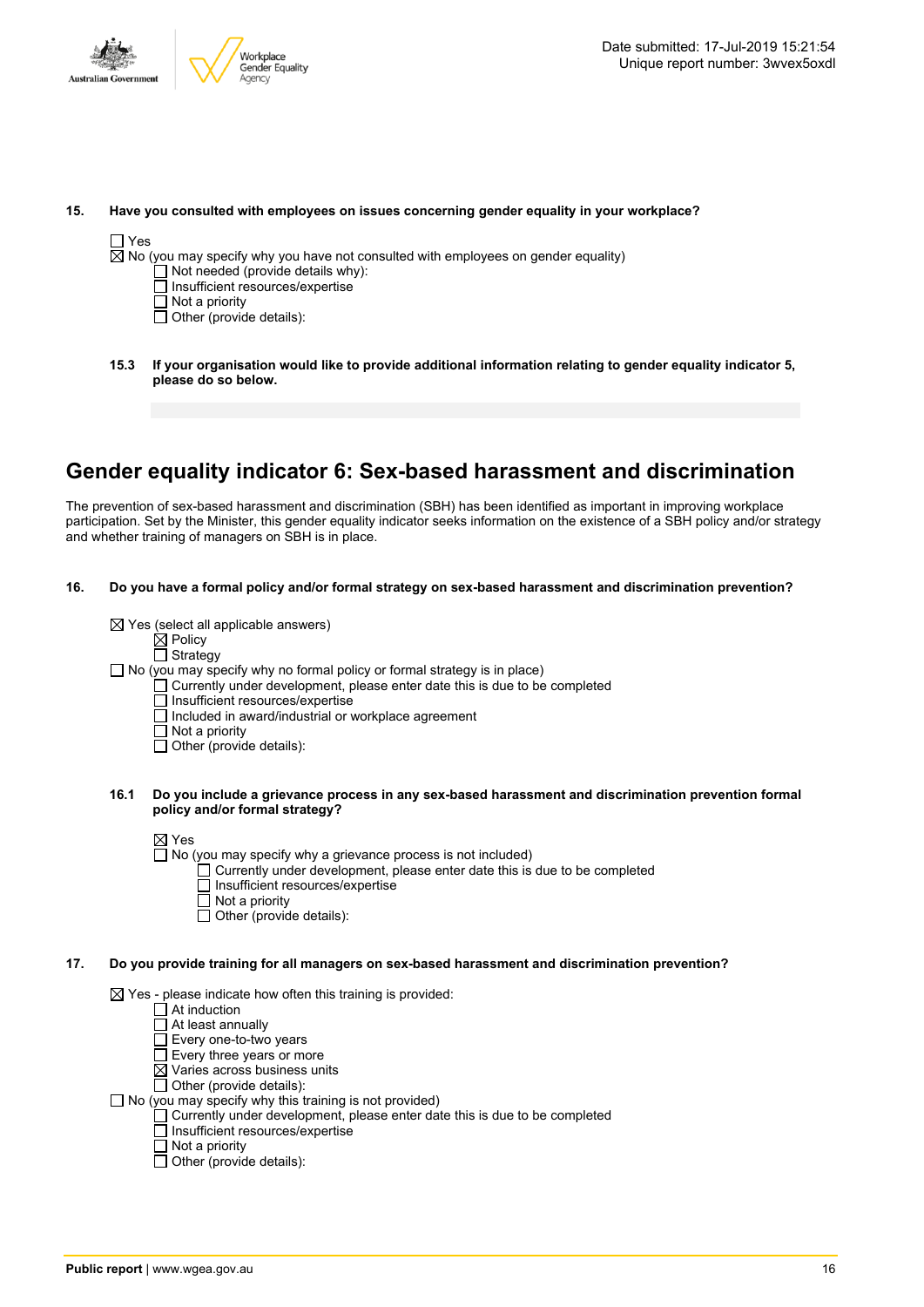

**17.1 If your organisation would like to provide additional information relating to gender equality indicator 6, please do so below:**

### **Other**

18. If your organisation has introduced any outstanding initiatives that have resulted in improved gender equality in **your workplace, please tell us about them.**

(As with all questions in this questionnaire, information you provide here will appear in your public report.)